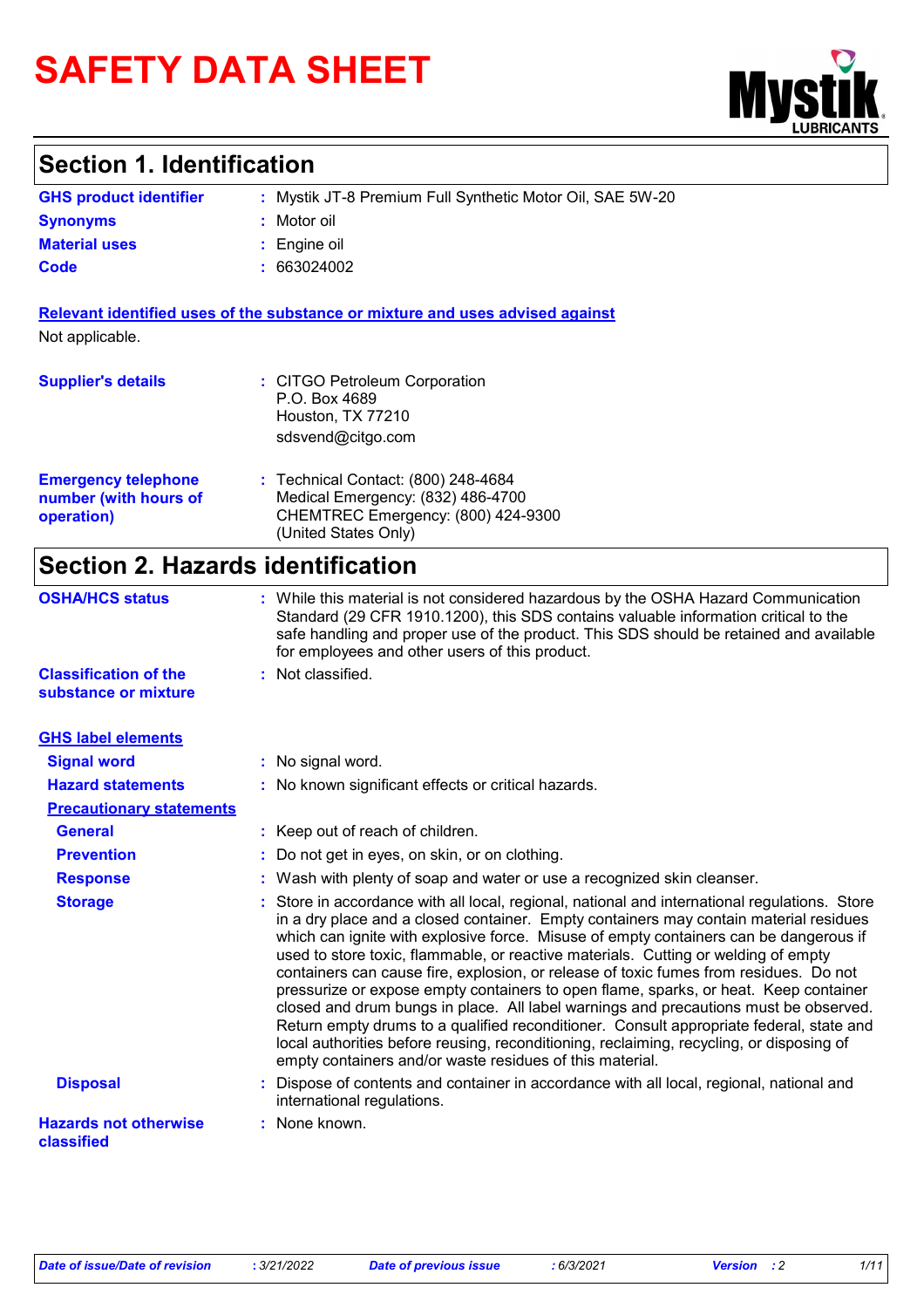# **Section 3. Composition/information on ingredients**

### **Other means of identification Substance/mixture**

**:** Motor oil **:** Mixture

- **CAS number/other identifiers**
- Lubricating oils (petroleum), C20-50, hydrotreated neutral oil-based <br>Distillates (petroleum), hydrotreated heavy paraffinic<br>
210 64742-54-7 Distillates (petroleum), hydrotreated heavy paraffinic  $\vert$  ≤10 Distillates (petroleum), solvent-dewaxed heavy paraffinic  $\vert$  ≤3 64742-65-0 **Ingredient name % CAS number CAS number :** Not applicable.

Any concentration shown as a range is to protect confidentiality or is due to process variation.

**There are no additional ingredients present which, within the current knowledge of the supplier and in the concentrations applicable, are classified and hence require reporting in this section.**

**Occupational exposure limits, if available, are listed in Section 8.**

## **Section 4. First aid measures**

|                     | <b>Description of necessary first aid measures</b>                                                                                                                                                                                     |
|---------------------|----------------------------------------------------------------------------------------------------------------------------------------------------------------------------------------------------------------------------------------|
| <b>Eye contact</b>  | : Immediately flush eyes with plenty of water, occasionally lifting the upper and lower<br>eyelids. Check for and remove any contact lenses. Get medical attention if irritation<br>occurs.                                            |
| <b>Inhalation</b>   | : Remove victim to fresh air and keep at rest in a position comfortable for breathing. Get<br>medical attention if symptoms occur.                                                                                                     |
| <b>Skin contact</b> | : Flush contaminated skin with plenty of water. Remove contaminated clothing and<br>shoes. Get medical attention if symptoms occur.                                                                                                    |
| <b>Ingestion</b>    | : Wash out mouth with water. Remove victim to fresh air and keep at rest in a position<br>comfortable for breathing. Do not induce vomiting unless directed to do so by medical<br>personnel. Get medical attention if symptoms occur. |

## **Most important symptoms/effects, acute and delayed**

| <b>Potential acute health effects</b> |                                                                                                                                |
|---------------------------------------|--------------------------------------------------------------------------------------------------------------------------------|
| Eye contact                           | : No known significant effects or critical hazards.                                                                            |
| <b>Inhalation</b>                     | : No known significant effects or critical hazards.                                                                            |
| <b>Skin contact</b>                   | : No known significant effects or critical hazards.                                                                            |
| <b>Ingestion</b>                      | : No known significant effects or critical hazards.                                                                            |
| <b>Over-exposure signs/symptoms</b>   |                                                                                                                                |
| Eye contact                           | : No specific data.                                                                                                            |
| <b>Inhalation</b>                     | : No specific data.                                                                                                            |
| <b>Skin contact</b>                   | : No specific data.                                                                                                            |
| <b>Ingestion</b>                      | $:$ No specific data.                                                                                                          |
|                                       |                                                                                                                                |
|                                       | Indication of immediate medical attention and special treatment needed, if necessary                                           |
| <b>Notes to physician</b>             | : Treat symptomatically. Contact poison treatment specialist immediately if large<br>quantities have been ingested or inhaled. |
| <b>Specific treatments</b>            | : Treat symptomatically and supportively.                                                                                      |
| <b>Protection of first-aiders</b>     | : No action shall be taken involving any personal risk or without suitable training.                                           |

### **See toxicological information (Section 11)**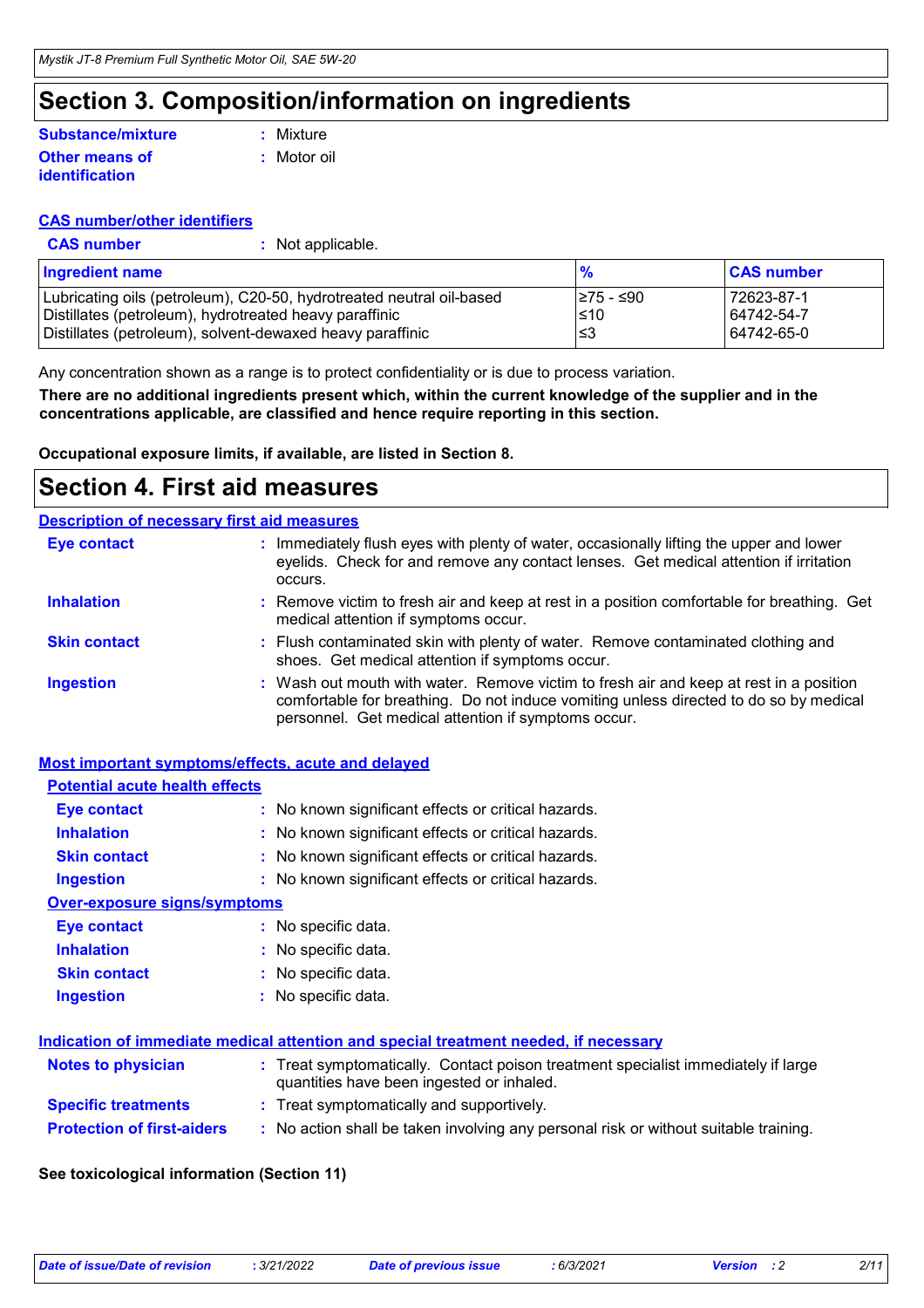# **Section 5. Fire-fighting measures**

| <b>Extinguishing media</b>                               |                                                                                                                                                                                                     |
|----------------------------------------------------------|-----------------------------------------------------------------------------------------------------------------------------------------------------------------------------------------------------|
| <b>Suitable extinguishing</b><br>media                   | : Use an extinguishing agent suitable for the surrounding fire.                                                                                                                                     |
| <b>Unsuitable extinguishing</b><br>media                 | : None known.                                                                                                                                                                                       |
| <b>Specific hazards arising</b><br>from the chemical     | : In a fire or if heated, a pressure increase will occur and the container may burst.                                                                                                               |
| <b>Hazardous thermal</b><br>decomposition products       | Decomposition products may include the following materials:<br>carbon dioxide<br>carbon monoxide<br>sulfur oxides<br>phosphorus oxides<br>metal oxide/oxides                                        |
| <b>Special protective actions</b><br>for fire-fighters   | : Promptly isolate the scene by removing all persons from the vicinity of the incident if<br>there is a fire. No action shall be taken involving any personal risk or without suitable<br>training. |
| <b>Special protective</b><br>equipment for fire-fighters | Fire-fighters should wear appropriate protective equipment and self-contained breathing<br>apparatus (SCBA) with a full face-piece operated in positive pressure mode.                              |

# **Section 6. Accidental release measures**

|                                                              | Personal precautions, protective equipment and emergency procedures                                                                                                                                                                                                                                                                                                                                                                                                                                                                                                                      |
|--------------------------------------------------------------|------------------------------------------------------------------------------------------------------------------------------------------------------------------------------------------------------------------------------------------------------------------------------------------------------------------------------------------------------------------------------------------------------------------------------------------------------------------------------------------------------------------------------------------------------------------------------------------|
| For non-emergency<br>personnel                               | : No action shall be taken involving any personal risk or without suitable training.<br>Evacuate surrounding areas. Keep unnecessary and unprotected personnel from<br>entering. Do not touch or walk through spilled material. Put on appropriate personal<br>protective equipment.                                                                                                                                                                                                                                                                                                     |
| For emergency responders :                                   | If specialized clothing is required to deal with the spillage, take note of any information in<br>Section 8 on suitable and unsuitable materials. See also the information in "For non-<br>emergency personnel".                                                                                                                                                                                                                                                                                                                                                                         |
| <b>Environmental precautions</b>                             | : Avoid dispersal of spilled material and runoff and contact with soil, waterways, drains<br>and sewers. Inform the relevant authorities if the product has caused environmental<br>pollution (sewers, waterways, soil or air).                                                                                                                                                                                                                                                                                                                                                          |
| <b>Methods and materials for containment and cleaning up</b> |                                                                                                                                                                                                                                                                                                                                                                                                                                                                                                                                                                                          |
| <b>Small spill</b>                                           | : Stop leak if without risk. Move containers from spill area. Dilute with water and mop up<br>if water-soluble. Alternatively, or if water-insoluble, absorb with an inert dry material and<br>place in an appropriate waste disposal container. Dispose of via a licensed waste<br>disposal contractor.                                                                                                                                                                                                                                                                                 |
| <b>Large spill</b>                                           | Stop leak if without risk. Move containers from spill area. Prevent entry into sewers,<br>water courses, basements or confined areas. Wash spillages into an effluent treatment<br>plant or proceed as follows. Contain and collect spillage with non-combustible,<br>absorbent material e.g. sand, earth, vermiculite or diatomaceous earth and place in<br>container for disposal according to local regulations (see Section 13). Dispose of via a<br>licensed waste disposal contractor. Note: see Section 1 for emergency contact<br>information and Section 13 for waste disposal. |

# **Section 7. Handling and storage**

| <b>Precautions for safe handling</b>             |             |                                                                                                                                                                                                                                                                                                                                                               |           |                             |      |  |
|--------------------------------------------------|-------------|---------------------------------------------------------------------------------------------------------------------------------------------------------------------------------------------------------------------------------------------------------------------------------------------------------------------------------------------------------------|-----------|-----------------------------|------|--|
| <b>Protective measures</b>                       |             | : Put on appropriate personal protective equipment (see Section 8).                                                                                                                                                                                                                                                                                           |           |                             |      |  |
| <b>Advice on general</b><br>occupational hygiene |             | : Eating, drinking and smoking should be prohibited in areas where this material is<br>handled, stored and processed. Workers should wash hands and face before eating,<br>drinking and smoking. Remove contaminated clothing and protective equipment before<br>entering eating areas. See also Section 8 for additional information on hygiene<br>measures. |           |                             |      |  |
| Date of issue/Date of revision                   | : 3/21/2022 | <b>Date of previous issue</b>                                                                                                                                                                                                                                                                                                                                 | :6/3/2021 | $\cdot$ 2<br><b>Version</b> | 3/11 |  |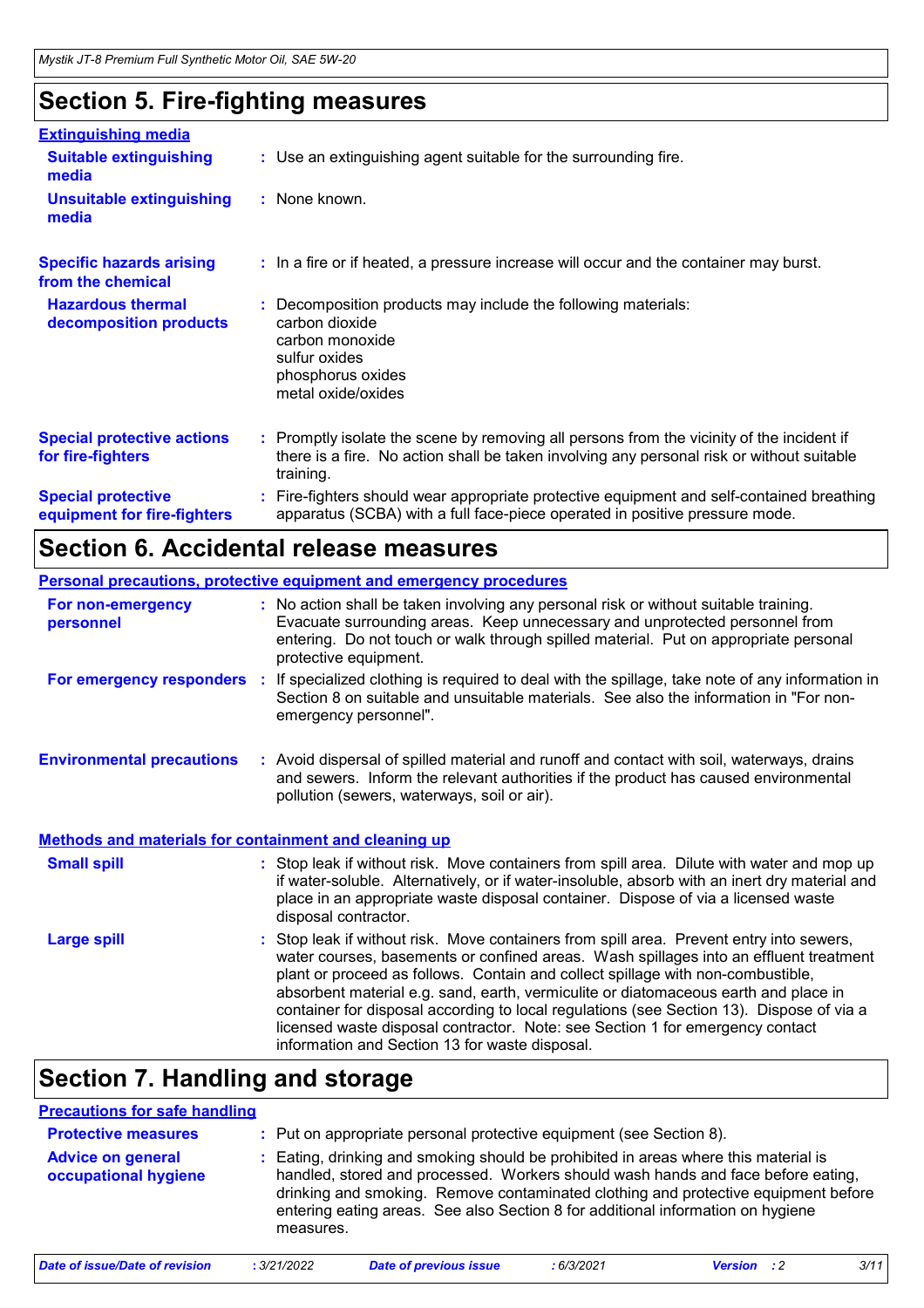# **Section 7. Handling and storage**

| <b>Conditions for safe storage,</b><br>including any<br>incompatibilities | Store in accordance with local regulations. Store in original container protected from<br>-11<br>direct sunlight in a dry, cool and well-ventilated area, away from incompatible materials<br>(see Section 10) and food and drink. Keep container tightly closed and sealed until<br>ready for use. Containers that have been opened must be carefully resealed and kept<br>upright to prevent leakage. Do not store in unlabeled containers. Use appropriate<br>containment to avoid environmental contamination. See Section 10 for incompatible<br>materials before handling or use. |  |  |  |
|---------------------------------------------------------------------------|-----------------------------------------------------------------------------------------------------------------------------------------------------------------------------------------------------------------------------------------------------------------------------------------------------------------------------------------------------------------------------------------------------------------------------------------------------------------------------------------------------------------------------------------------------------------------------------------|--|--|--|
|                                                                           | Bulk Storage Conditions: Maintain all storage tanks in accordance with applicable<br>regulations. Use necessary controls to monitor tank inventories. Inspect all storage<br>tanks on a periodic basis. Test tanks and associated piping for tightness. Maintain the<br>automatic leak detection devices to assure proper working condition.                                                                                                                                                                                                                                            |  |  |  |

## **Section 8. Exposure controls/personal protection**

### **Control parameters**

| <b>Occupational exposure limits</b>                    |                                                                      |                                                                                                                                                                                                                                                                                                                            |  |  |
|--------------------------------------------------------|----------------------------------------------------------------------|----------------------------------------------------------------------------------------------------------------------------------------------------------------------------------------------------------------------------------------------------------------------------------------------------------------------------|--|--|
|                                                        | Lubricating oils (petroleum), C20-50, hydrotreated neutral oil-based | NIOSH REL (United States, 10/2020).<br>TWA: 5 mg/m <sup>3</sup> 10 hours. Form: Mist<br>STEL: 10 mg/m <sup>3</sup> 15 minutes. Form: Mist<br><b>ACGIH TLV (United States).</b><br>TWA: $5 \text{ mg/m}$<br><b>OSHA PEL (United States).</b><br>TWA: $5 \text{ mg/m}^3$                                                     |  |  |
| Distillates (petroleum), hydrotreated heavy paraffinic |                                                                      | ACGIH TLV (United States, 1/2021).<br>TWA: 5 mg/m <sup>3</sup> 8 hours. Form: Inhalable<br>fraction<br>OSHA PEL (United States, 5/2018).<br>TWA: 5 mg/m <sup>3</sup> 8 hours.<br>NIOSH REL (United States, 10/2020).<br>TWA: 5 mg/m <sup>3</sup> 10 hours. Form: Mist<br>STEL: 10 mg/m <sup>3</sup> 15 minutes. Form: Mist |  |  |
|                                                        | Distillates (petroleum), solvent-dewaxed heavy paraffinic            | ACGIH TLV (United States, 1/2021).<br>TWA: 5 mg/m <sup>3</sup> 8 hours. Form: Inhalable<br>fraction<br>OSHA PEL (United States, 5/2018).<br>TWA: 5 mg/m <sup>3</sup> 8 hours.<br>NIOSH REL (United States, 10/2020).<br>TWA: 5 mg/m <sup>3</sup> 10 hours. Form: Mist<br>STEL: 10 mg/m <sup>3</sup> 15 minutes. Form: Mist |  |  |
| <b>Appropriate engineering</b><br>controls             | contaminants.                                                        | : Good general ventilation should be sufficient to control worker exposure to airborne                                                                                                                                                                                                                                     |  |  |
| <b>Environmental exposure</b>                          |                                                                      | : Emissions from ventilation or work process equipment should be checked to ensure                                                                                                                                                                                                                                         |  |  |

**controls**

**:** Emissions from ventilation or work process equipment should be checked to ensure they comply with the requirements of environmental protection legislation. In some cases, vapor controls, filters or engineering modifications to the process equipment will be necessary to reduce emissions to acceptable levels.

**Hygiene measures : Individual protection measures**

Wash hands, forearms and face thoroughly after handling chemical products, before eating, smoking and using the lavatory and at the end of the working period. Appropriate techniques should be used to remove potentially contaminated clothing. Wash contaminated clothing before reusing. Ensure that eyewash stations and safety showers are close to the workstation location.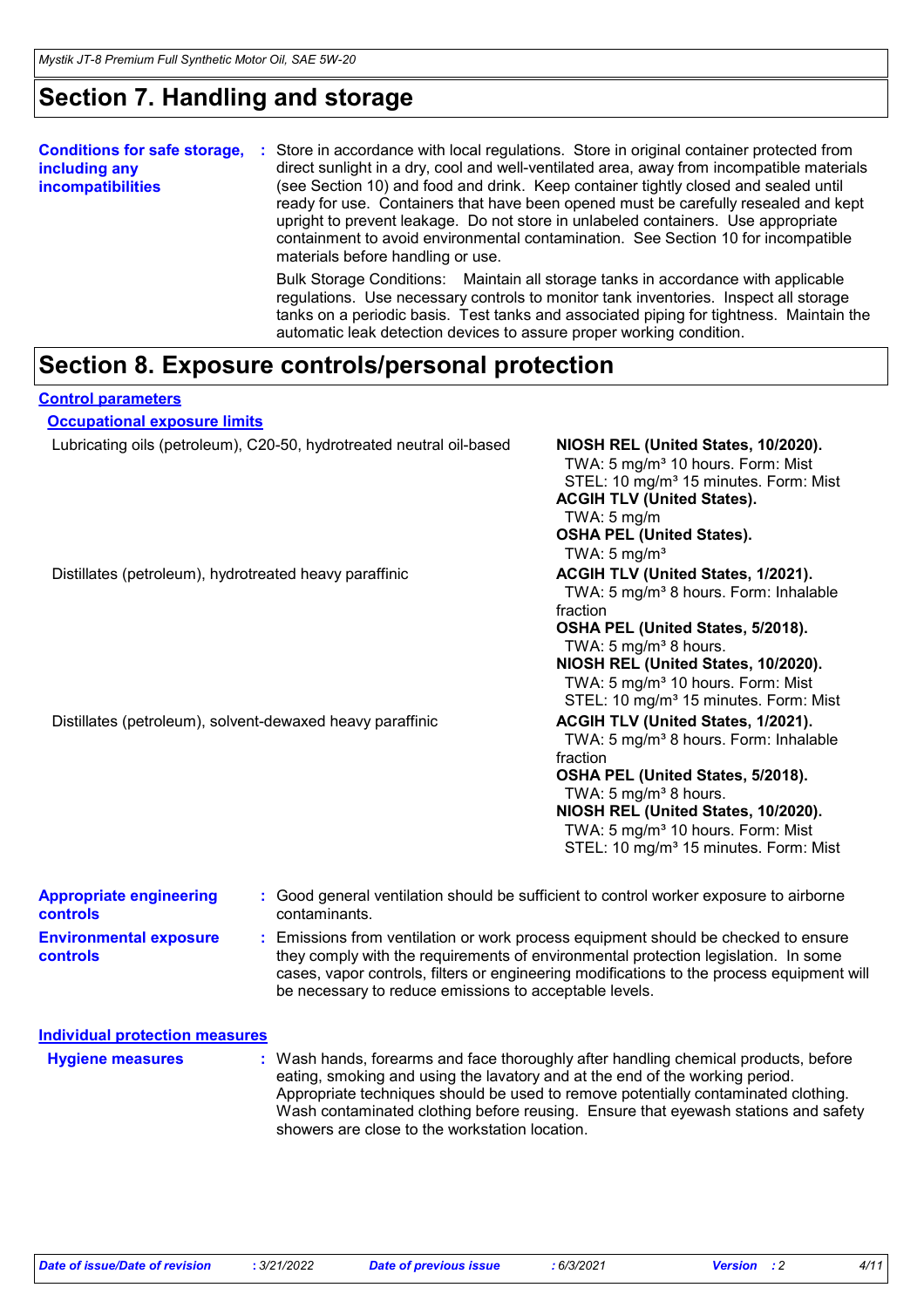# **Section 8. Exposure controls/personal protection**

| <b>Eye/face protection</b>    | : Safety glasses equipped with side shields are recommended as minimum protection in<br>industrial settings. If contact is possible, the following protection should be worn, unless<br>the assessment indicates a higher degree of protection: chemical splash goggles.<br>Safety eyewear complying with an approved standard should be used when a risk<br>assessment indicates this is necessary to avoid exposure to liquid splashes, mists,<br>gases or dusts. If inhalation hazards exist, a full-face respirator may be required<br>instead. |
|-------------------------------|-----------------------------------------------------------------------------------------------------------------------------------------------------------------------------------------------------------------------------------------------------------------------------------------------------------------------------------------------------------------------------------------------------------------------------------------------------------------------------------------------------------------------------------------------------|
| <b>Skin protection</b>        |                                                                                                                                                                                                                                                                                                                                                                                                                                                                                                                                                     |
| <b>Hand protection</b>        | : Chemical-resistant gloves complying with an approved standard should be worn at all<br>times when handling chemical products if a risk assessment indicates this is necessary.                                                                                                                                                                                                                                                                                                                                                                    |
| <b>Body protection</b>        | : Personal protective equipment for the body should be selected based on the task being<br>performed and the risks involved and should be approved by a specialist before<br>handling this product.                                                                                                                                                                                                                                                                                                                                                 |
| <b>Other skin protection</b>  | : Avoid skin contact with liquid. Appropriate footwear and any additional skin protection<br>measures should be selected based on the task being performed and the risks involved<br>and should be approved by a specialist before handling this product. Leather boots are<br>not protective for liquid contact.                                                                                                                                                                                                                                   |
| <b>Respiratory protection</b> | : Avoid inhalation of gases, vapors, mists or dusts. Use a properly fitted, air-purifying or<br>supplied-air respirator complying with an approved standard if a risk assessment<br>indicates this is necessary. Respirator selection must be based on known or anticipated<br>exposure levels, the hazards of the product and the safe working limits of the selected<br>respirator.                                                                                                                                                               |

## **Section 9. Physical and chemical properties**

The conditions of measurement of all properties are at standard temperature and pressure unless otherwise indicated.

| <b>Appearance</b>                                                 |   |                                                                                        |                 |              |                    |      |  |  |  |
|-------------------------------------------------------------------|---|----------------------------------------------------------------------------------------|-----------------|--------------|--------------------|------|--|--|--|
| <b>Physical state</b>                                             |   | : Liquid.                                                                              |                 |              |                    |      |  |  |  |
| <b>Color</b>                                                      |   | : Amber.                                                                               |                 |              |                    |      |  |  |  |
| <b>Odor</b>                                                       |   | Mild petroleum odor                                                                    |                 |              |                    |      |  |  |  |
| pH                                                                |   | Not available.                                                                         |                 |              |                    |      |  |  |  |
| <b>Boiling point, initial boiling</b><br>point, and boiling range |   | : Not available.                                                                       |                 |              |                    |      |  |  |  |
| <b>Flash point</b>                                                |   | : Open cup: $228^{\circ}$ C (442.4 $^{\circ}$ F) [Cleveland]                           |                 |              |                    |      |  |  |  |
| Lower and upper explosive<br>(flammable) limits                   |   | : Not available.                                                                       |                 |              |                    |      |  |  |  |
| <b>Vapor pressure</b>                                             |   | : < 0.0013 kPa (< 0.01 mm Hg)                                                          |                 |              |                    |      |  |  |  |
| <b>Relative vapor density</b>                                     |   | Not available.                                                                         |                 |              |                    |      |  |  |  |
| <b>Relative density</b>                                           |   | 0.8544                                                                                 |                 |              |                    |      |  |  |  |
| <b>Density Ibs/gal</b>                                            |   | $: 7.12$ lbs/gal                                                                       |                 |              |                    |      |  |  |  |
| Density gm/cm <sup>3</sup>                                        |   | Not available.                                                                         |                 |              |                    |      |  |  |  |
| <b>Gravity, °API</b>                                              |   | 34.1 @ 60 F                                                                            |                 |              |                    |      |  |  |  |
| <b>Solubility</b>                                                 |   | Insoluble in the following materials: cold water.                                      |                 |              |                    |      |  |  |  |
| <b>Auto-ignition temperature</b>                                  | t | <b>Ingredient name</b>                                                                 | $\rm ^{\circ}C$ | $\mathsf{P}$ | <b>Method</b>      |      |  |  |  |
|                                                                   |   | Butene, homopolymer (products<br>derived from either/or But-1-ene/But-<br>$2$ -ene $)$ | 215             | 419          | <b>EU A.15</b>     |      |  |  |  |
|                                                                   |   | 2-Butenedioic acid (E)-, di-<br>C8-18-alkyl esters                                     | 380             | 716          |                    |      |  |  |  |
|                                                                   |   | fumaric acid                                                                           | 399             | 750.2        |                    |      |  |  |  |
|                                                                   |   | vinyl acetate                                                                          | 402             | 755.6        |                    |      |  |  |  |
|                                                                   |   | Ethylenediamine                                                                        | 405             | 761          | <b>DIN 51794</b>   |      |  |  |  |
|                                                                   |   | maleic anhydride                                                                       | 477             | 890.6        |                    |      |  |  |  |
|                                                                   |   | <b>Benzene</b>                                                                         | 498             | 928.4        |                    |      |  |  |  |
| <b>Date of issue/Date of revision</b>                             |   | : 3/21/2022<br><b>Date of previous issue</b>                                           | : 6/3/2021      |              | <b>Version</b> : 2 | 5/11 |  |  |  |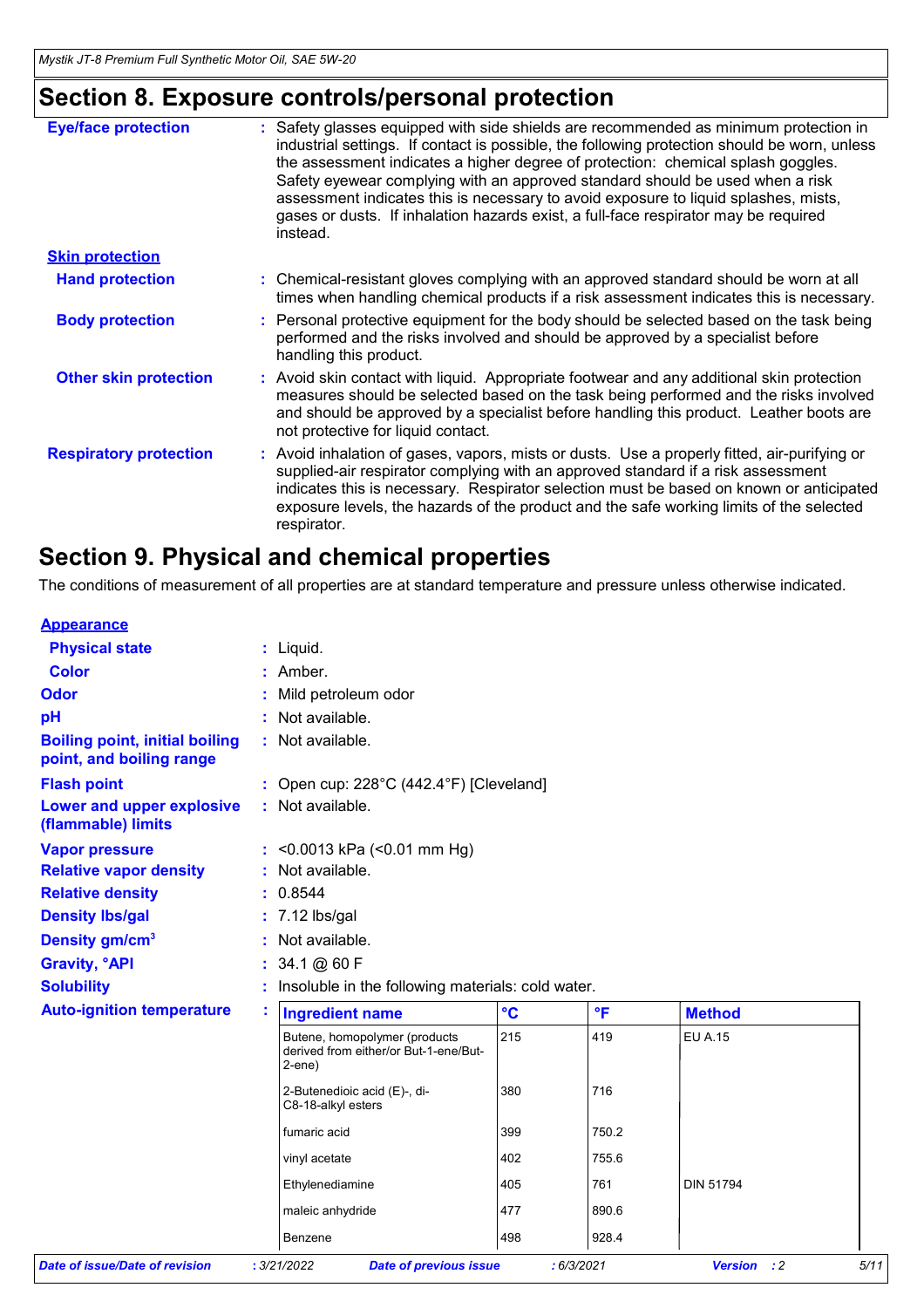| Mystik JT-8 Premium Full Synthetic Motor Oil, SAE 5W-20 |                                                                                                           |                                                                                   |                                                                |        |                                                                                     |
|---------------------------------------------------------|-----------------------------------------------------------------------------------------------------------|-----------------------------------------------------------------------------------|----------------------------------------------------------------|--------|-------------------------------------------------------------------------------------|
|                                                         |                                                                                                           | diphenylamine                                                                     | 634                                                            | 1173.2 |                                                                                     |
| <b>Viscosity</b>                                        |                                                                                                           |                                                                                   | : Kinematic (40°C (104°F)): 49.3 mm <sup>2</sup> /s (49.3 cSt) |        |                                                                                     |
| <b>Viscosity SUS</b>                                    |                                                                                                           | : 251 SUS @100 F                                                                  |                                                                |        |                                                                                     |
| Flow time (ISO 2431)                                    |                                                                                                           | : Not available.                                                                  |                                                                |        |                                                                                     |
| <b>Particle characteristics</b>                         |                                                                                                           |                                                                                   |                                                                |        |                                                                                     |
| <b>Median particle size</b>                             |                                                                                                           | : Not applicable.                                                                 |                                                                |        |                                                                                     |
| <b>Section 10. Stability and reactivity</b>             |                                                                                                           |                                                                                   |                                                                |        |                                                                                     |
| <b>Reactivity</b>                                       |                                                                                                           | under US GHS Definition(s).                                                       |                                                                |        | : Not expected to be Explosive, Self-Reactive, Self-Heating, or an Organic Peroxide |
| <b>Chemical stability</b>                               |                                                                                                           | : The product is stable.                                                          |                                                                |        |                                                                                     |
| <b>Possibility of hazardous</b><br><b>reactions</b>     |                                                                                                           | : Under normal conditions of storage and use, hazardous reactions will not occur. |                                                                |        |                                                                                     |
| <b>Conditions to avoid</b>                              |                                                                                                           | : No specific data.                                                               |                                                                |        |                                                                                     |
| <b>Incompatible materials</b>                           |                                                                                                           | : No specific data.                                                               |                                                                |        |                                                                                     |
| <b>Hazardous decomposition</b><br>products              | : Under normal conditions of storage and use, hazardous decomposition products should<br>not be produced. |                                                                                   |                                                                |        |                                                                                     |

# **Section 11. Toxicological information**

## **Information on toxicological effects**

**Acute toxicity**

| <b>Product/ingredient name</b>                                  | <b>Result</b>                                                                                                                                                                                                                                                                                                                                                                                                                                                                                                                                                                                                                                                                                                                                                                                                                                                                                                | <b>Species</b> | <b>Dose</b> | <b>Exposure</b> |
|-----------------------------------------------------------------|--------------------------------------------------------------------------------------------------------------------------------------------------------------------------------------------------------------------------------------------------------------------------------------------------------------------------------------------------------------------------------------------------------------------------------------------------------------------------------------------------------------------------------------------------------------------------------------------------------------------------------------------------------------------------------------------------------------------------------------------------------------------------------------------------------------------------------------------------------------------------------------------------------------|----------------|-------------|-----------------|
| Distillates (petroleum),<br>hydrotreated heavy paraffinic       | LD50 Dermal                                                                                                                                                                                                                                                                                                                                                                                                                                                                                                                                                                                                                                                                                                                                                                                                                                                                                                  | Rat            | >5000 mg/kg |                 |
|                                                                 | LD50 Oral                                                                                                                                                                                                                                                                                                                                                                                                                                                                                                                                                                                                                                                                                                                                                                                                                                                                                                    | Rat            | >5000 mg/kg |                 |
| Distillates (petroleum),<br>solvent-dewaxed heavy<br>paraffinic | LD50 Dermal                                                                                                                                                                                                                                                                                                                                                                                                                                                                                                                                                                                                                                                                                                                                                                                                                                                                                                  | Rabbit         | >5000 mg/kg |                 |
|                                                                 | LD50 Oral                                                                                                                                                                                                                                                                                                                                                                                                                                                                                                                                                                                                                                                                                                                                                                                                                                                                                                    | Rat            | >5000 mg/kg |                 |
| <b>Conclusion/Summary</b>                                       | Distillates (petroleum), hydrotreated heavy paraffinic: Mineral oil mists derived from<br>highly refined oils are reported to have low acute and sub-acute toxicities in animals.<br>Effects from single and short-term repeated exposures to high concentrations of mineral<br>oil mists well above applicable workplace exposure levels include lung inflammatory<br>reaction, lipoid granuloma formation and lipoid pneumonia. In acute and sub-acute<br>studies involving exposures to lower concentrations of mineral oil mists at or near<br>current work place exposure levels produced no significant toxicological effects.<br>Distillates (petroleum), solvent-dewaxed heavy paraffinic: Mineral oil mists derived<br>from highly refined oils are reported to have low acute and sub-acute toxicities in<br>animals. Effects from single and short-term repeated exposures to high concentrations |                |             |                 |

of mineral oil mists well above applicable workplace exposure levels include lung inflammatory reaction, lipoid granuloma formation and lipoid pneumonia. In acute and sub-acute studies involving exposures to lower concentrations of mineral oil mists at or near current work place exposure levels produced no significant toxicological effects.

**Irritation/Corrosion**

| Not available. |
|----------------|
|----------------|

| <b>Skin</b>          | : No additional information. |
|----------------------|------------------------------|
| <b>Eves</b>          | : No additional information. |
| <b>Respiratory</b>   | : No additional information. |
| <b>Sensitization</b> |                              |

*Date of issue/Date of revision* **:** *3/21/2022 Date of previous issue : 6/3/2021 Version : 2 6/11*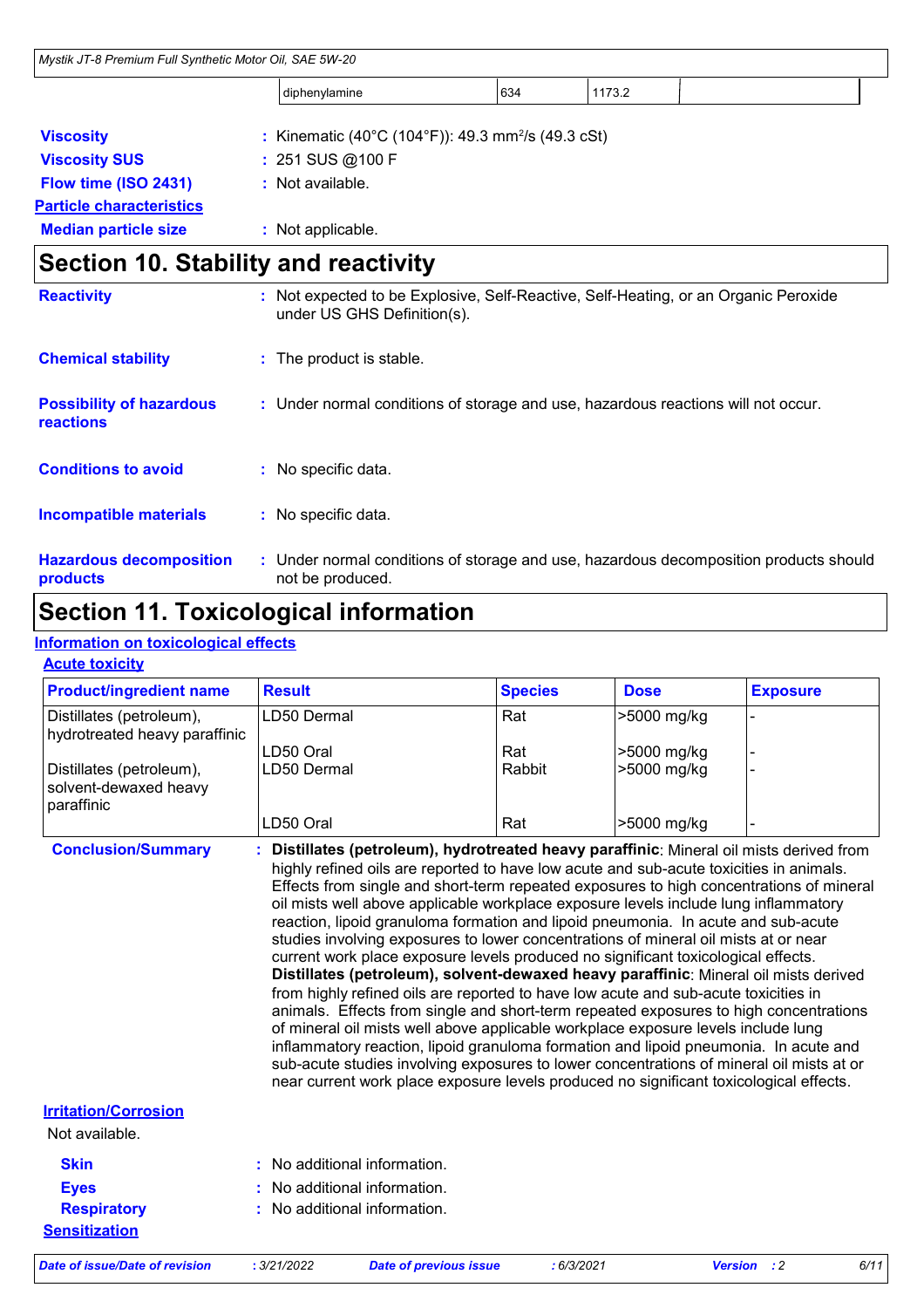# **Section 11. Toxicological information**

Not available.

| <b>Skin</b>                                               | : No additional information.                                                             |
|-----------------------------------------------------------|------------------------------------------------------------------------------------------|
| <b>Respiratory</b>                                        | : No additional information.                                                             |
| <b>Mutagenicity</b>                                       |                                                                                          |
| Not available.                                            |                                                                                          |
| <b>Conclusion/Summary</b>                                 | : No additional information.                                                             |
| <b>Carcinogenicity</b>                                    |                                                                                          |
| Not available.                                            |                                                                                          |
|                                                           |                                                                                          |
| <b>Conclusion/Summary</b>                                 | : No additional information.                                                             |
| <b>Reproductive toxicity</b>                              |                                                                                          |
| Not available.                                            |                                                                                          |
| <b>Conclusion/Summary</b>                                 | : No additional information.                                                             |
| <b>Teratogenicity</b>                                     |                                                                                          |
| Not available.                                            |                                                                                          |
| <b>Conclusion/Summary : No additional information.</b>    |                                                                                          |
| <b>Specific target organ toxicity (single exposure)</b>   |                                                                                          |
| Not available.                                            |                                                                                          |
| <b>Specific target organ toxicity (repeated exposure)</b> |                                                                                          |
| Not available.                                            |                                                                                          |
| <b>Aspiration hazard</b><br>Not available.                |                                                                                          |
|                                                           |                                                                                          |
| Information on the likely                                 | : Not available.                                                                         |
| routes of exposure                                        |                                                                                          |
| <b>Potential acute health effects</b>                     |                                                                                          |
| <b>Eye contact</b>                                        | : No known significant effects or critical hazards.                                      |
| <b>Inhalation</b>                                         | : No known significant effects or critical hazards.                                      |
| <b>Skin contact</b>                                       | No known significant effects or critical hazards.                                        |
| <b>Ingestion</b>                                          | : No known significant effects or critical hazards.                                      |
|                                                           |                                                                                          |
|                                                           | <b>Symptoms related to the physical, chemical and toxicological characteristics</b>      |
| <b>Eye contact</b>                                        | : No specific data.                                                                      |
| <b>Inhalation</b>                                         | : No specific data.                                                                      |
| <b>Skin contact</b>                                       | : No specific data.                                                                      |
| <b>Ingestion</b>                                          | : No specific data.                                                                      |
|                                                           | Delayed and immediate effects and also chronic effects from short and long term exposure |
| <b>Short term exposure</b>                                |                                                                                          |
| <b>Potential immediate</b><br>effects                     | : Not available.                                                                         |
| <b>Potential delayed effects</b>                          | : Not available.                                                                         |
| <b>Long term exposure</b>                                 |                                                                                          |
| <b>Potential immediate</b><br>effects                     | : Not available.                                                                         |
| <b>Potential delayed effects</b>                          | : Not available.                                                                         |

**Potential chronic health effects**

| Date of issue/Date of revision |  |
|--------------------------------|--|
|--------------------------------|--|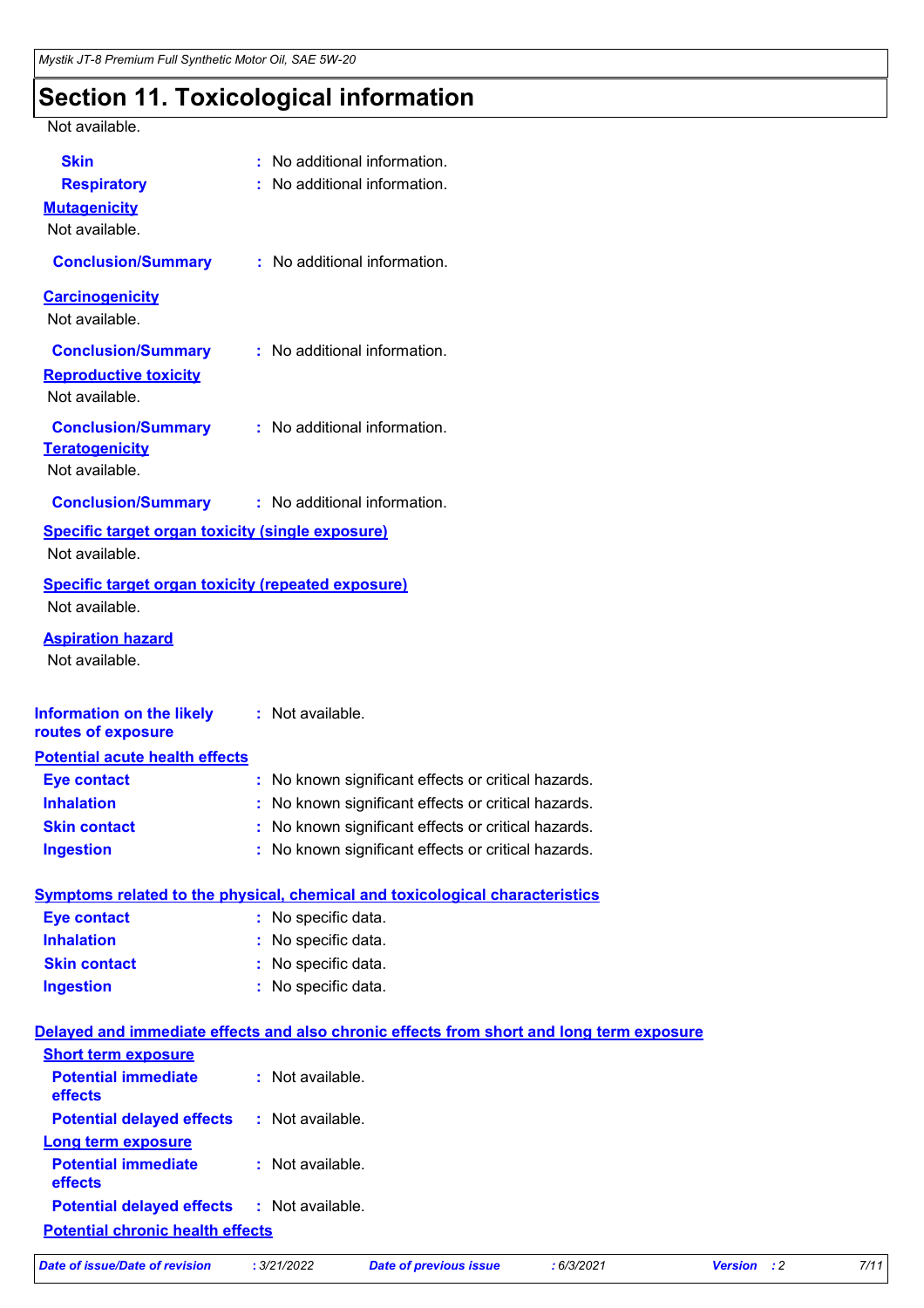# **Section 11. Toxicological information**

**Section 12. Ecological information**

| Not available. |  |
|----------------|--|
|----------------|--|

| : No known significant effects or critical hazards. |
|-----------------------------------------------------|
| : No known significant effects or critical hazards. |
| : No known significant effects or critical hazards. |
| : No known significant effects or critical hazards. |
| : No known significant effects or critical hazards. |
| : No known significant effects or critical hazards. |
|                                                     |

### **Numerical measures of toxicity**

**Acute toxicity estimates**

N/A

|                                                         | <u>ootion tar moologidal information</u>                                                                                                                                                                                                                                                                                                                                                                                                                                                                                                         |
|---------------------------------------------------------|--------------------------------------------------------------------------------------------------------------------------------------------------------------------------------------------------------------------------------------------------------------------------------------------------------------------------------------------------------------------------------------------------------------------------------------------------------------------------------------------------------------------------------------------------|
| <b>Toxicity</b>                                         |                                                                                                                                                                                                                                                                                                                                                                                                                                                                                                                                                  |
| Not available.                                          |                                                                                                                                                                                                                                                                                                                                                                                                                                                                                                                                                  |
| <b>Conclusion/Summary</b>                               | : Not available.                                                                                                                                                                                                                                                                                                                                                                                                                                                                                                                                 |
| <b>Persistence and degradability</b>                    |                                                                                                                                                                                                                                                                                                                                                                                                                                                                                                                                                  |
| <b>Conclusion/Summary</b>                               | : Not available.                                                                                                                                                                                                                                                                                                                                                                                                                                                                                                                                 |
| <b>Bioaccumulative potential</b>                        |                                                                                                                                                                                                                                                                                                                                                                                                                                                                                                                                                  |
| Not available.                                          |                                                                                                                                                                                                                                                                                                                                                                                                                                                                                                                                                  |
| <b>Mobility in soil</b>                                 |                                                                                                                                                                                                                                                                                                                                                                                                                                                                                                                                                  |
| <b>Soil/water partition</b><br><b>coefficient (Koc)</b> | : Not available.                                                                                                                                                                                                                                                                                                                                                                                                                                                                                                                                 |
| <b>Other adverse effects</b>                            | : No known significant effects or critical hazards.                                                                                                                                                                                                                                                                                                                                                                                                                                                                                              |
|                                                         | <b>Section 13. Disposal considerations</b>                                                                                                                                                                                                                                                                                                                                                                                                                                                                                                       |
| <b>Disposal methods</b>                                 | : The generation of waste should be avoided or minimized wherever possible. Disposal<br>of this product, solutions and any by-products should at all times comply with the<br>requirements of environmental protection and waste disposal legislation and any<br>regional local authority requirements. Dispose of surplus and non-recyclable products<br>via a licensed waste disposal contractor. Waste should not be disposed of untreated to<br>the sewer unless fully compliant with the requirements of all authorities with jurisdiction. |

## safe way. Empty containers or liners may retain some product residues. Avoid dispersal of spilled material and runoff and contact with soil, waterways, drains and sewers.

# **Section 14. Transport information**

Waste packaging should be recycled. Incineration or landfill should only be considered when recycling is not feasible. This material and its container must be disposed of in a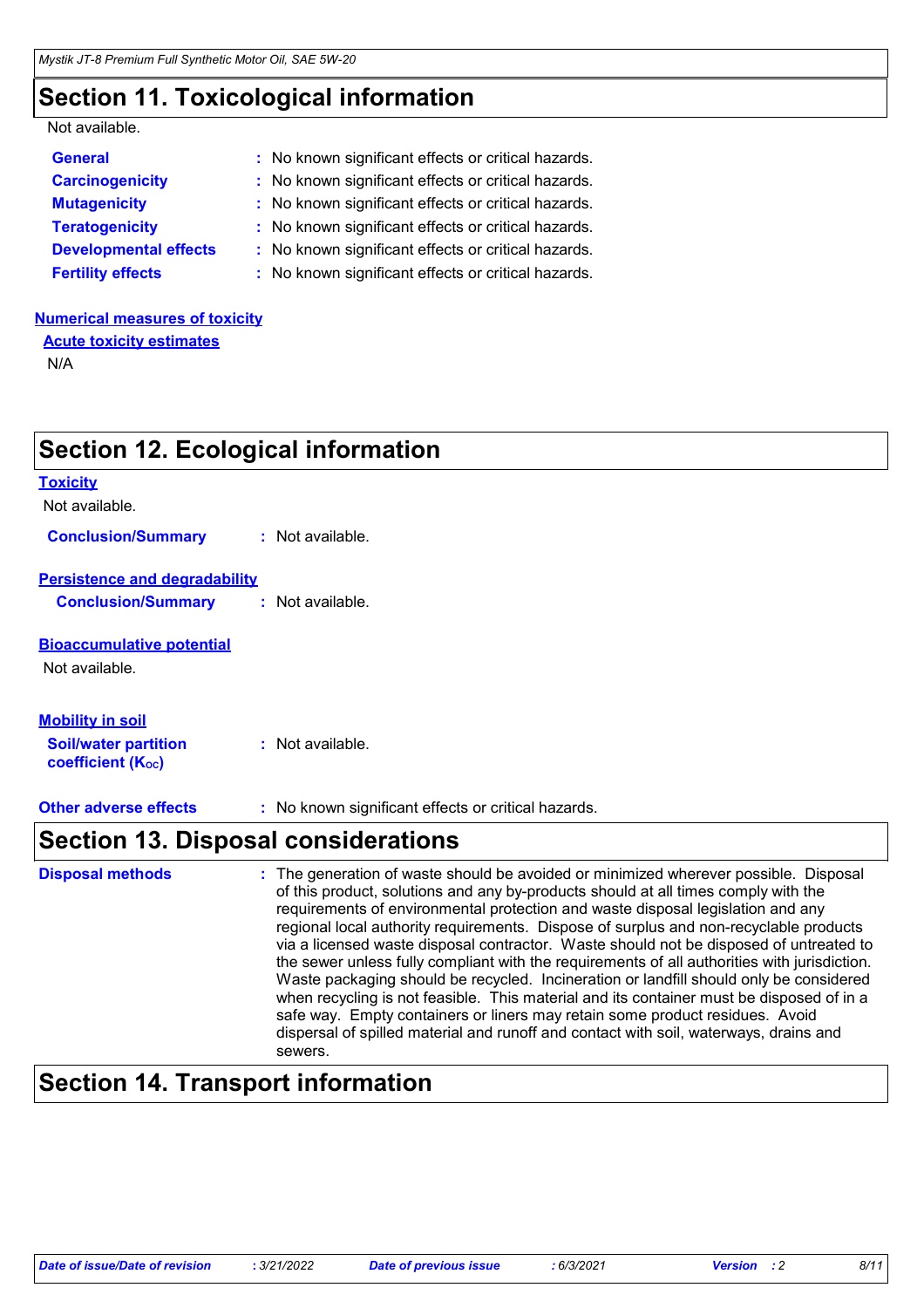## **Section 14. Transport information**

|                                      | <b>DOT Classification</b> | <b>IMDG</b>    | <b>IATA</b>    |
|--------------------------------------|---------------------------|----------------|----------------|
| <b>UN number</b>                     | Not regulated.            | Not regulated. | Not regulated. |
| <b>UN proper</b><br>shipping name    |                           |                | -              |
| <b>Transport</b><br>hazard class(es) |                           |                |                |
| <b>Packing group</b>                 | ۰                         | -              | -              |
| <b>Environmental</b><br>hazards      | No.                       | No.            | No.            |

**Oil:** The product(s) represented by this SDS is (are) regulated as "oil" under 49 CFR Part 130. Shipments by rail or highway in packaging having a capacity of 3500 gallons or more or in a quantity greater 42,000 gallons are subject to these requirements. In addition, mixtures containing 10% or more of this product may be subject to these requirements.

**Special precautions for user Transport within user's premises:** always transport in closed containers that are **:** upright and secure. Ensure that persons transporting the product know what to do in the event of an accident or spillage.

**Transport in bulk according :** Not available. **to IMO instruments**

# **Section 15. Regulatory information**

**U.S. Federal regulations : Clean Water Act (CWA) 307**: Phosphorodithioic acid, mixed O,O-bis(sec-Bu and isooctyl) esters, zinc salts; Nickel; Benzene **Clean Water Act (CWA) 311**: fumaric acid; Ethylenediamine; maleic anhydride; vinyl acetate; Benzene **United States inventory (TSCA 8b)**: All components are listed or exempted. This material is classified as an oil under Section 311 of the Clean Water Act (CWA) and the Oil Pollution Act of 1990 (OPA). Discharges or spills which produce a visible sheen on waters of the United States, their adjoining shorelines, or into conduits leading to surface waters must be reported to the EPA's National Response Center at (800) 424-8802.

## **SARA 302/304**

**Composition/information on ingredients**

|                                                                      |                   |                                                                 |              | <b>SARA 302 TPQ</b> |               | <b>SARA 304 RQ</b> |                |
|----------------------------------------------------------------------|-------------------|-----------------------------------------------------------------|--------------|---------------------|---------------|--------------------|----------------|
| <b>Name</b>                                                          |                   | $\frac{9}{6}$                                                   | <b>EHS</b>   | (Ibs)               | (gallons)     | (lbs)              | (gallons)      |
| ethylenediamine<br>vinyl acetate                                     |                   | < 0.01<br>< 0.001                                               | Yes.<br>Yes. | 10000<br>1000       | 1337.1<br>129 | 5000<br>5000       | 668.5<br>644.8 |
|                                                                      |                   |                                                                 |              |                     |               |                    |                |
| <b>SARA 304 RQ</b>                                                   |                   | : 58570161.8 lbs / 26590853.4 kg [8221629.6 gal / 31122253.6 L] |              |                     |               |                    |                |
|                                                                      |                   |                                                                 |              |                     |               |                    |                |
| <b>Classification</b>                                                | : Not applicable. |                                                                 |              |                     |               |                    |                |
| <b>SARA 311/312</b><br><b>Composition/information on ingredients</b> |                   |                                                                 |              |                     |               |                    |                |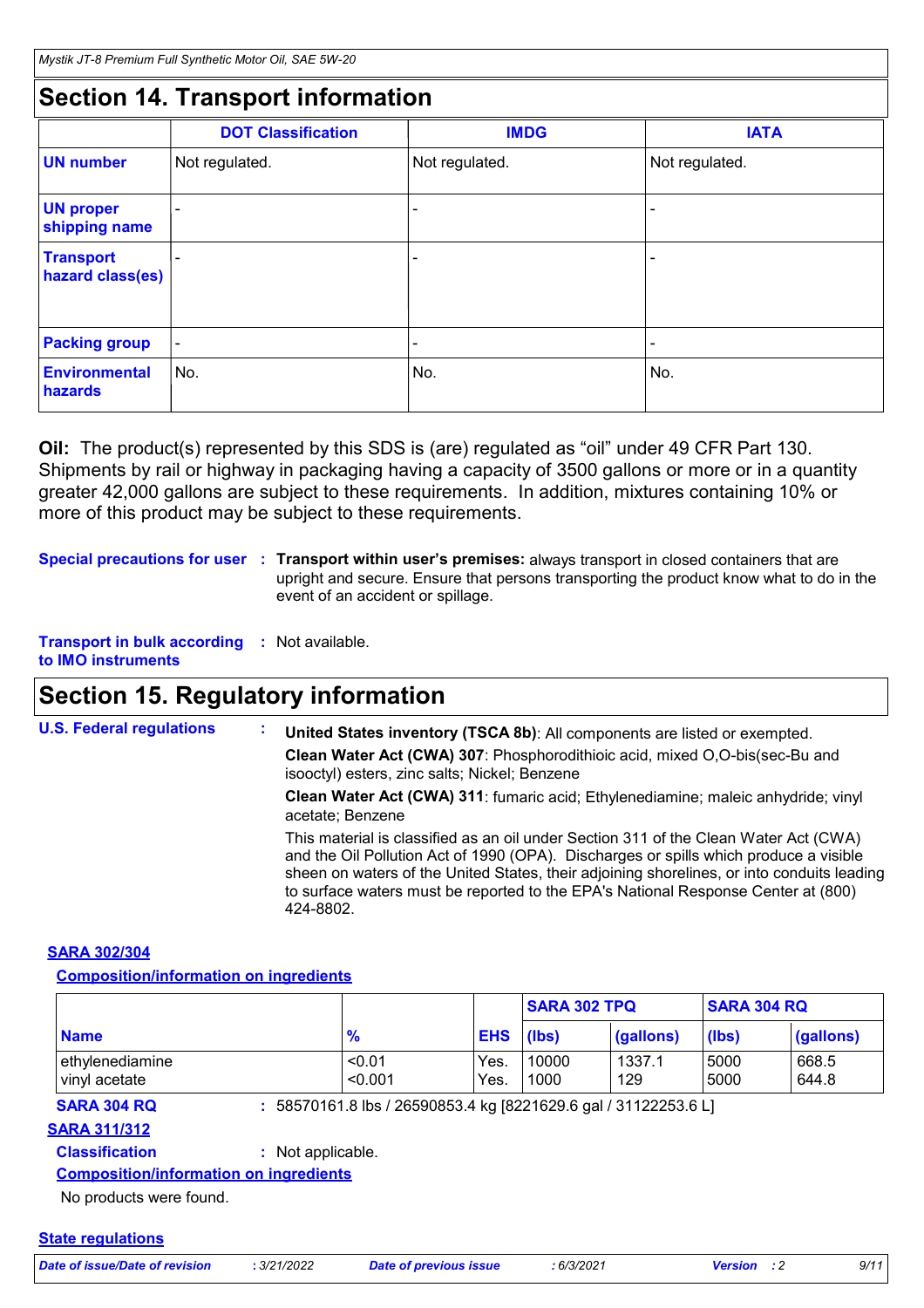# **Section 15. Regulatory information**

| <b>Massachusetts</b> | : None of the components are listed. |
|----------------------|--------------------------------------|
| <b>New York</b>      | : None of the components are listed. |
| <b>New Jersey</b>    | : None of the components are listed. |
| <b>Pennsylvania</b>  | : None of the components are listed. |

## **California Prop. 65 Clear and Reasonable Warnings (2018)**

**A** WARNING: This product can expose you to Nickel, which is known to the State of California to cause cancer. For more information go to www.P65Warnings.ca.gov.

| <b>Ingredient name</b> | $\frac{9}{6}$ | <b>Cancer</b> | <b>Reproductive</b> | No significant risk<br><b>level</b> | <b>Maximum</b><br>acceptable dosage<br><b>level</b> |
|------------------------|---------------|---------------|---------------------|-------------------------------------|-----------------------------------------------------|
| Nickel                 | trace         | Yes.          | No.                 | -                                   |                                                     |
| Benzene                | trace         | Yes.          | Yes.                | $\overline{\phantom{0}}$            |                                                     |

**International regulations**

## **Rotterdam Convention on Prior Informed Consent (PIC)**

Not listed.

### **Inventory list**

| <b>United States</b>     | : All components are listed or exempted.                                             |
|--------------------------|--------------------------------------------------------------------------------------|
| <b>Australia</b>         | : Not determined.                                                                    |
| <b>Canada</b>            | : All components are listed or exempted.                                             |
| <b>China</b>             | : Not determined.                                                                    |
| <b>Europe</b>            | : All components are listed or exempted.                                             |
| <b>Japan</b>             | : Japan inventory (CSCL): Not determined.<br>Japan inventory (ISHL): Not determined. |
| <b>Malaysia</b>          | : Not determined                                                                     |
| <b>New Zealand</b>       | : Not determined.                                                                    |
| <b>Philippines</b>       | : Not determined.                                                                    |
| <b>Republic of Korea</b> | : Not determined.                                                                    |
| <b>Taiwan</b>            | : Not determined.                                                                    |
| <b>Thailand</b>          | : Not determined.                                                                    |
| <b>Turkey</b>            | : Not determined.                                                                    |
| <b>Viet Nam</b>          | : Not determined.                                                                    |

# **Section 16. Other information**

**National Fire Protection Association (U.S.A.)**



**Reprinted with permission from NFPA 704-2001, Identification of the Hazards of Materials for Emergency Response Copyright ©1997, National Fire Protection Association, Quincy, MA 02269. This reprinted material is not the complete and official position of the National Fire Protection Association, on the referenced subject which is represented only by the standard in its entirety.**

**Copyright ©2001, National Fire Protection Association, Quincy, MA 02269. This warning system is intended to be interpreted and applied only by properly trained individuals to identify fire, health and reactivity hazards of chemicals. The user is referred to certain limited number of chemicals with recommended classifications in NFPA 49 and NFPA 325, which would be used as a guideline only. Whether the chemicals are classified by NFPA or not, anyone using the 704 systems to classify chemicals does so at their own risk.**